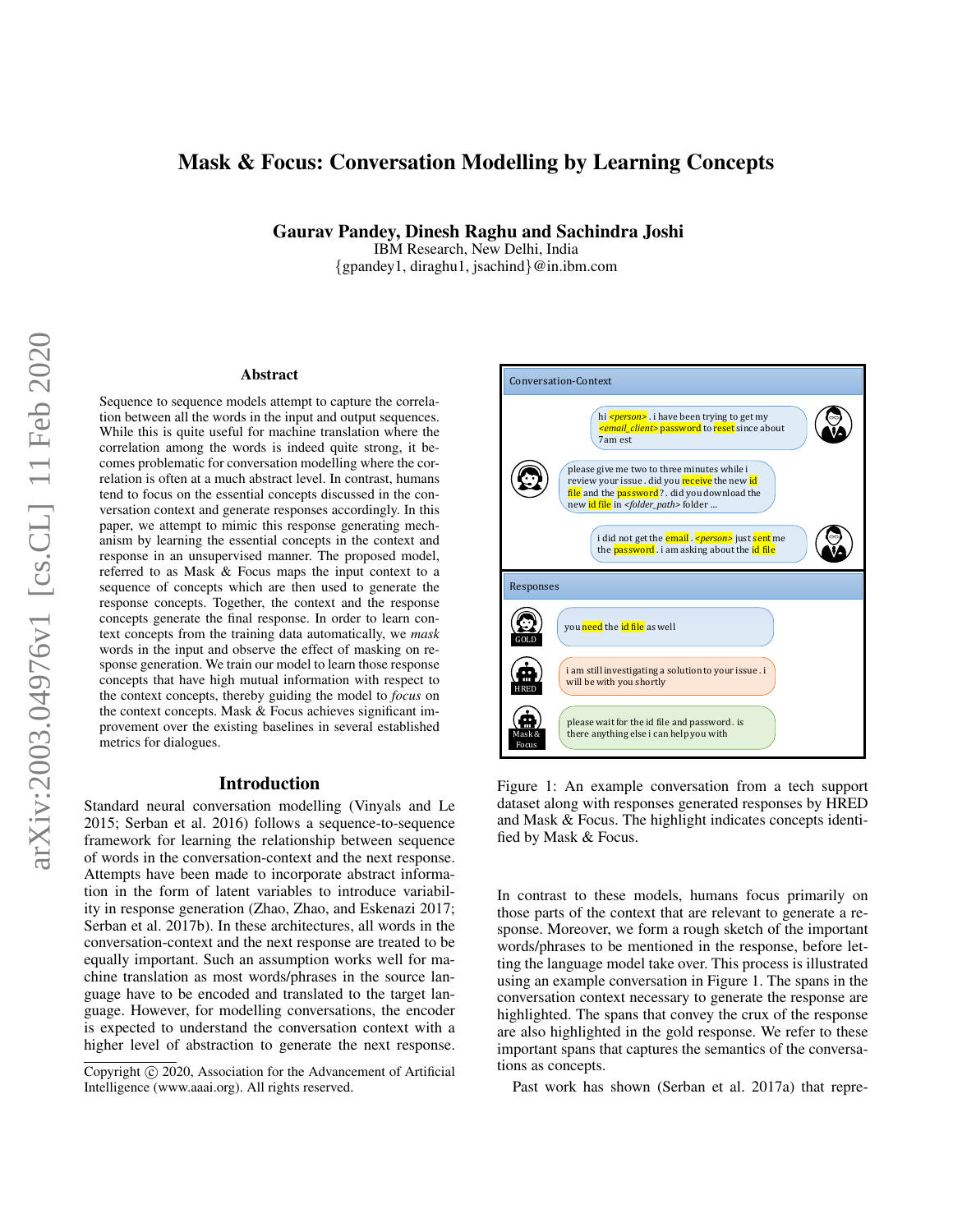senting contexts and responses using concepts improves the performance of conversation modeling but they require a tedious process of manual identification of these concepts for each domain. In this paper, we propose Mask & Focus, an approach which mimics human response generation process by discovering concepts in an unsupervised fashion. The model maps the context to the concept space. The concepts and the context are then used to predict the response concepts. Finally, the response concepts, along with the context and context concepts are used to generate the response. Learning to converse through concept has three main advantages: (1) It disentangles the learning of language and semantics in conversation modelling. The context in natural language is mapped to concept or semantic space. The model then translates the context concepts to response concepts. Finally the response concepts are mapped back to natural language. (2) Using words/phrases to represent concepts in context and response makes them interpretable (3) When the amount of available data is limited, learning in the concept space can be much more data-efficient. Figure 1 shows an example response generated by Mask & Focus and HRED on a tech-support dataset. The example illustrates the ability of Mask & Focus to leverage the identified concepts to generate a topically coherent response, while HRED resorts to a generic response.

In order to discover concepts in an unsupervised fashion, we systematically probe a trained conversation model by *mask*ing words in the context and computing the pointwise mutual information (PMI) of the masked words with respect to the response. Then, the decoder is trained to predict the response concepts by optimizing a variational lower bound (Jordan et al. 1999) to the marginal log-likelihood of the response. To ensure that the model focuses on the context concepts, we choose the variational distribution in the lower bound as a function of the mutual information between the concepts in the context and response. We show that Mask & Focus outperforms existing approaches on two datasets on automatic evaluations and human evaluation study.

To summarize, we make the following contributions:

- 1. *Mask*: We propose a novel technique for learning essential concepts in the conversation context by using PMI-guided systematic probing.
- 2. *Focus*: We propose a novel response generation technique that focuses on the context concepts by optimizing a variational lower bound to the marginal log-likelihood of the response.
- 3. We show that Mask & Focus achieves significant improvement in performance over baselines in several established metrics on Ubuntu dialog corpus and an internal technical support dataset.

#### Approach

A conversation is a sequence of utterances  $(u_1, \ldots, u_m)$  between two or more individuals. Moreover, an utterance  $u_i$  is a sequence of words  $(w_{i1}, \ldots, w_{il})$ . At any given time-step  $t < m$ , the utterances till time t are referred to as the context c, whereas the  $(t + 1)^{th}$  utterance is referred to as the response r. The set of all context response pairs in the training data is denoted by D. The set of all words used for training a model is referred to as the vocabulary and is denoted by  $\mathcal{V}$ .

## Generative Conversation Modelling

Generative conversation models maximize the probability of the groundtruth response given the input context. That is, for a given context response pair  $(c, r)$  from the training data, they maximize the probability of the response r given the context c. Towards that end, the context is fed to an encoder to get a context embedding. The encoder can either be a flat RNN or a hierarchical RNN for processing words and utterances at different levels. The context embedding is fed to a decoder and the probability of the groundtruth response is maximized. In other words, generative conversation models maximize the following quantity:

$$
\mathcal{L}(\theta) = \sum_{(\mathbf{c}, \mathbf{r}) \in \mathcal{D}} \log p(\mathbf{r}|\mathbf{c}; \theta), \qquad (1)
$$

where  $\theta$  is the set of parameters that parametrize the above distribution. For a trained generative conversation model  $G$ , the corresponding response distribution will be denoted as  $p_G(\mathbf{r}|\mathbf{c}).$ 

# Mask & Focus

Given the context c, we predict the context concepts  $z_c$ . The context and the context concepts are used together to predict the response concepts  $z_r$ . Finally, the context c, and the concepts  $z_c$  and  $z_r$  are used for predicting the response. An overview of the model is shown in Figure 2.

Mask-Context Concepts: While generative conversation models capture the correlation between the words in the context and response, they tend to generate generic and noninformative responses for most contexts. This is due to the fact that these models fail to identify the words in the context that need to be focused while generating a response. In contrast, humans selectively focus on the essential concepts discussed in the context and frame a response accordingly. We wish to mimic this mechanism by identifying the essential concepts in the context. We restrict our context concepts to be subsets of words present in the context.

Given a context-response pair  $(c, r)$ , the context concepts  $z_c$  are those words in the context that are 'vital' for generating the response r. The concepts are unknown and hence, they need to be learnt from the data. We learn these concepts by maximizing the pointwise mutual information between these concepts and the response.

For any given word  $w$  in the vocabulary, the context obtained after masking the word is referred to as the masked context:  $e^{-w} = e - w$ . Conditioned on the masked context, the PMI between the word  $w$  and the response  $r$  for a pretrained conversation model  $p<sub>G</sub>$  is given by

$$
\text{PMI}(\mathbf{r}; w) = \log \frac{p_{\mathcal{G}}(\mathbf{r}, w | \mathbf{c}^{-w})}{p_{\mathcal{G}}(\mathbf{r} | \mathbf{c}^{-w})p_{\mathcal{G}}(w | \mathbf{c}^{-w})}
$$
\n
$$
= \log p_{\mathcal{G}}(\mathbf{r}, | \mathbf{c}^{-w}, w) - \log p_{\mathcal{G}}(\mathbf{r} | \mathbf{c}^{-w})
$$
\n
$$
= \log p_{\mathcal{G}}(\mathbf{r} | \mathbf{c}, w) - \log p_{\mathcal{G}}(\mathbf{r} | \mathbf{c}^{-w}) \tag{2}
$$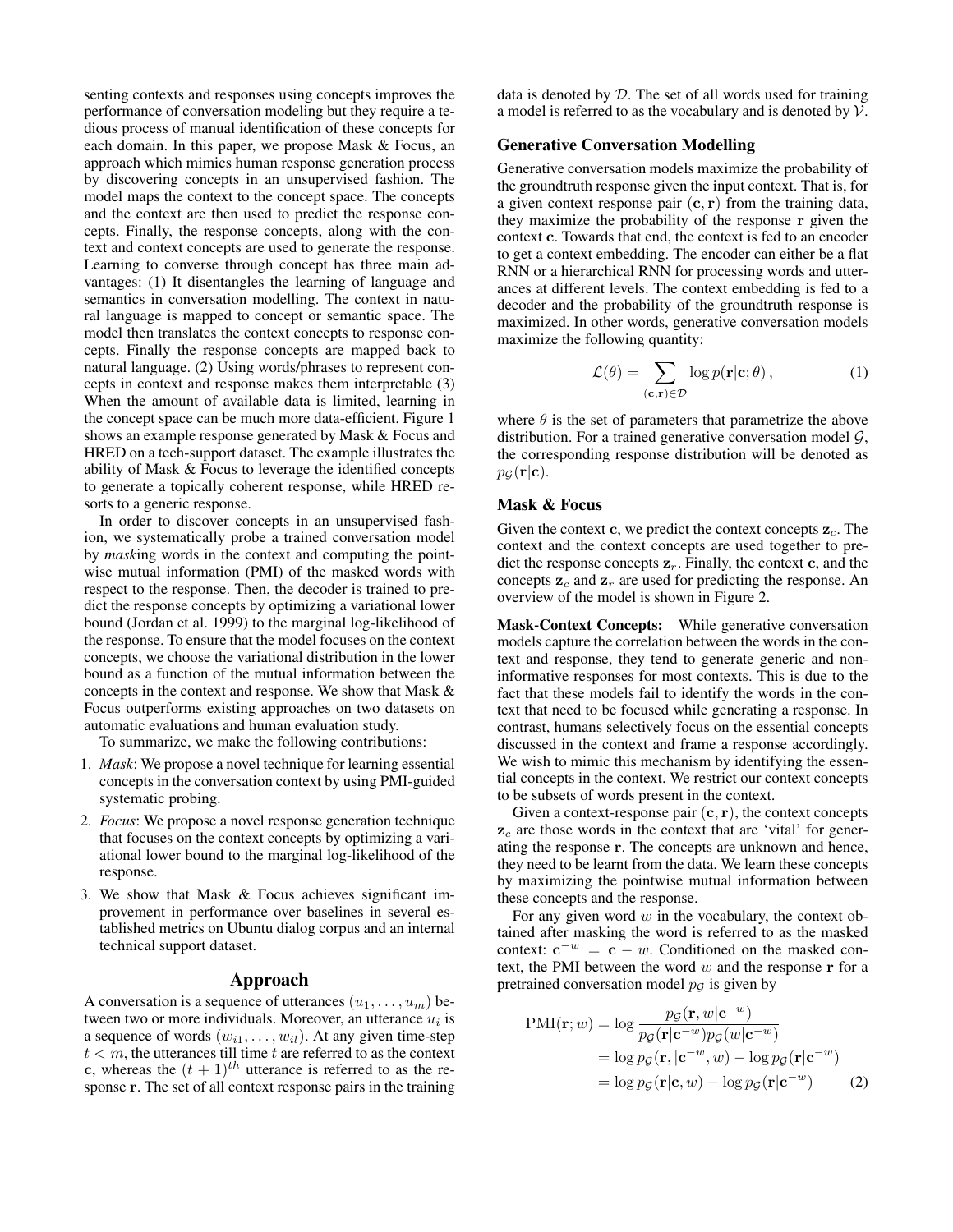

Figure 2: An overview of the proposed model. The bidirectional arrows indicate a bidirectional RNN while the unidirectional arrows indicate a unidirectional RNN. The curved arrows are used to indicate the words that are copied (either from utterances to concepts or vice-versa.)

Here, the last line follows since  $\{w\} \cup \mathbf{c}^{-w} = \mathbf{c}$ . For the generative conversation model  $p_G(\mathbf{r}|w, \mathbf{c}) = p_G(\mathbf{r}|\mathbf{c})$ . Hence, the pointwise mutual information between a word and the response is the difference between the log-probability of the response when the word  $w$  is present and the log-probability of the response when  $w$  is absent from the context. Intuitively, this quantity captures the importance of word  $w$  for predicting the response. This definition can easily be extended from a word to any set of words.

Hence, we propose the following strategy for learning the context concepts: A context-response pair is sampled from the data. The context is probed systematically to obtain a masked context. The probe randomly masks the words in the context. The context as well as the masked context are passed through a generative conversation model to evaluate the log-probability of the response before and after masking. The difference in log-probabilities are used for updating the scores of the masked words. The words with scores above a certain threshold are pushed to the concept bank. The context concepts  $z_c$  are all those words in the context that are also available in the concept bank.

Having obtained the context concepts  $z_c$ , we encode them as follow: Each utterance in the context is fed to an RNN encoder to obtain the utterance embedding. The corresponding concepts are also fed as input to an RNN encoder and the resultant embedding is concatenated with the utterance embedding. The embeddings of all utterances and corresponding concepts are fed to a second-level RNN to generate the context vector. This context vector will be denoted as v. This corresponds to the lower-left portion of Figure 2.

Focus-Response Concepts: Since neural conversation models are black boxes, the concepts learnt by probing a

conversation model can be useful for obtaining a better understanding of the trained model. However, our aim here is utilize the concepts learnt so far for generating better responses. Specifically, we want the model to generate responses that take into account the context concepts.

An obvious strategy is to provide the context concepts  $z_c$ learnt in the previous section along with the corresponding utterances as input to the encoder as discussed in the end of the previous section. Unfortunately, a model can still choose to ignore  $z_c$  while generating a response. Hence, instead of predicting the response directly from the context and context concepts, we break the process of response generation by predicting the response concepts  $z_r$  at an intermediate step. By choosing  $z_r$  to have high mutual information with  $z_c$ , the model will be forced to focus on  $z_c$  and hence generate more informative responses.

Given the context and it concepts, the joint distribution of the response and its concepts can be written as

$$
p(\mathbf{r}, \mathbf{z}_r | \mathbf{c}, \mathbf{z}_c) = p(\mathbf{z}_r | \mathbf{c}, \mathbf{z}_c) p(\mathbf{r} | \mathbf{z}_r, \mathbf{c}, \mathbf{z}_c)
$$
(3)

Since the response concepts are unknown, it is not possible to directly optimize the above probability. Instead, we propose to optimize a lower bound to the marginal likelihood of the response:

$$
\mathbb{E}_{q(\mathbf{z}_r)} \log \frac{p(\mathbf{r}, \mathbf{z}_r | \mathbf{c}, \mathbf{z}_c)}{q(\mathbf{z}_r)} \le \log \sum_{\mathbf{z}_r} p(\mathbf{r}, \mathbf{z}_r | \mathbf{c}, \mathbf{z}_c) \qquad (4)
$$

The above inequality is a straightforward consequence of Jensen's inequality. The term to the left of the inequality is referred to as the evidence lower bound objective (ELBO). Interestingly, the inequality holds true irrespective of the choice of the distribution  $q$ , also known as the variational distribution.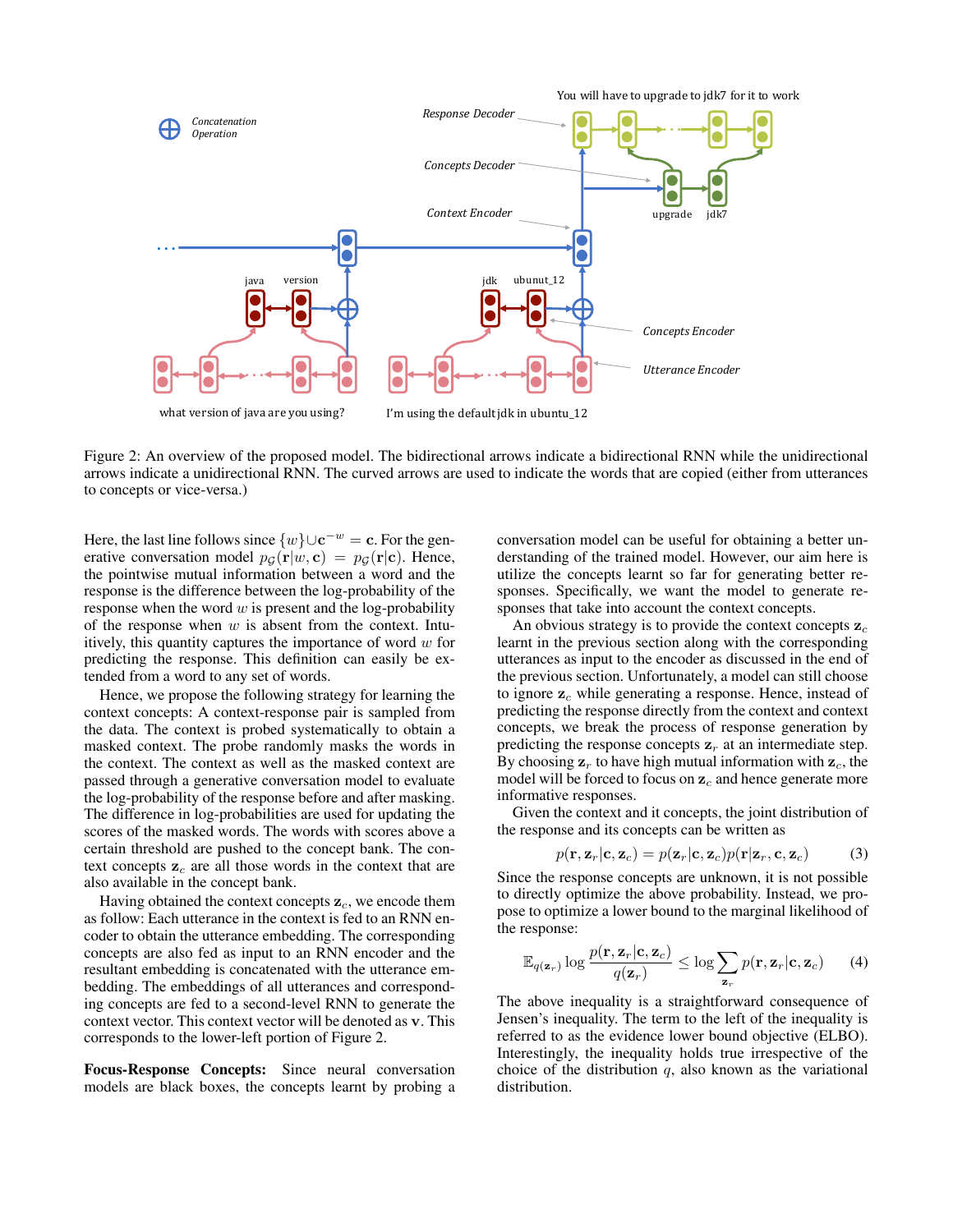Standard variational training proceeds by optimizing ELBO with respect to the variational distribution  $q$  and the model distribution  $p$  alternatively. However, we want to capture the property that the response concepts have high mutual information with respect to the context concepts. Thus, to ensure this property, we optimize the above objective with respect to the model distribution only. The distribution  $q$  is chosen to give high probability to those words in the response that have high mutual information with respect to the context concepts.

Specifically, let  $w_{\ell}$  be the  $\ell^{th}$  word in the response. The pointwise mutual information (PMI) of  $w_{\ell}$  with the context concepts  $z_c$  conditioned on the masked context and the previous words for the model  $p$  is given by

$$
\text{PMI}(w_{\ell}, \mathbf{z}_{c}) = \log \frac{p(w_{\ell}, \mathbf{z}_{c} | \mathbf{c}^{-z})}{p(w_{\ell} | \mathbf{c}^{-z}) p(\mathbf{z}_{c} | \mathbf{c}^{-z})}
$$
\n
$$
= \log p(w_{\ell} | \mathbf{c}^{-z}, \mathbf{z}_{c}) - \log p(w_{\ell} | \mathbf{c}^{-z})
$$
\n
$$
= \log p(w_{\ell} | \mathbf{c}, \mathbf{z}_{c}) - \log p(w_{\ell} | \mathbf{c}^{-z}) \tag{5}
$$

Here, the last line follows because  $c = c^{-z} \cup z_c$ . Note that unlike the pretrained conversation model  $p<sub>G</sub>$ , the proposed model  $p$  takes the context concepts explicitly as input as shown in Figure 2. For the sake of brevity, we have not explicitly stated the dependence of  $w_\ell$  on  $w_{1:\ell-1}$  explicitly.

To capture this PMI in the ELBO in (4), we define the variational distribution  $q$  as follows:

$$
q(w_{\ell}) = \begin{cases} \frac{\text{PMI}(w_{\ell}; \mathbf{z}_{c})}{1 + \text{PMI}(w_{\ell}; \mathbf{z}_{c})}, & \text{if PMI}(w_{\ell}) > 0\\ 0 & \text{otherwise} \end{cases}
$$
(6)

Conditioned on the response, we assume that the response concepts are selected independently. Hence, the distribution of response concepts  $q(\mathbf{z}_r)$  factorizes over the words in  $\mathbf{z}_r$ .

Next, we maximize the ELBO with respect to the model distribution p. Since q is fixed for this step, the ELBO objective can be simplified as given below:

$$
\mathbb{E}_{q(\mathbf{z}_r)} \log p(\mathbf{z}_r | \mathbf{c}, \mathbf{z}_c) + \mathbb{E}_{q(\mathbf{z}_r)} \log p(\mathbf{r} | \mathbf{z}_r, \mathbf{c}, \mathbf{z}_c) \quad (7)
$$

The two terms in the above equation correspond to the training objective for the concept and response decoder respectively. We assume that the distribution of the response concepts is modelled autoregressively, that is:

$$
\log p(\mathbf{z}_r|\mathbf{c}, \mathbf{z}_c) = \sum_{w_\ell \in \mathbf{z}_r} \log p(w_\ell|w_{1:\ell-1}, \mathbf{c}, \mathbf{z}_c) \quad (8)
$$

Hence, the first term in (7) can be approximated by expanding it over the words in the response as follows:

$$
\mathbb{E}_{q(\mathbf{z}_r)} \log p(\mathbf{z}_r | \mathbf{c}, \mathbf{z}_c) \approx \sum_{w_\ell \in \mathbf{r}} q(w_\ell) \log p(w_\ell | w_{1:\ell-1}, \mathbf{c}, \mathbf{z}_c)
$$

The distribution  $p(w_\ell|w_{1:\ell-1}, \mathbf{c}, \mathbf{z}_c)$  is implemented using a decoder RNN. The variational distribution  $q$  weighs the words of the response for training the concept decoder.

The second term in (7) corresponds to the training objective for the response decoder. To optimize this term, we generate samples from the variational distribution  $z_r \sim q(z_r)$ . A decoder with copy mechanism (Gu et al. 2016) is trained

to predict the words of the response by copying the response concepts.

Note that changing the model distribution  $p$  for training the concept and response decoder causes the variational distribution  $q$  to change. Hence, the computation of  $q$  needs to alternate with training of concept and response decoders.

# Experimental Setup

To demonstrate the utility of Mask & Focus, we evaluate it on two datasets.

Ubuntu Dataset: The proposed model is evaluated for generating responses on the Ubuntu Dialogue Corpus (Lowe et al. 2015). This dataset has been extracted from Ubuntu chatlogs, where users seek support for technical problems related to Ubuntu. The conversations in this dataset deal with a wide variety of technical problems related to Ubuntu OS and hence the total number of concepts discussed in these conversations is indeed quite large. This makes this dataset an ideal candidate for evaluating the proposed dialogue model. Table 1 depicts some statistics for this dataset:

|                         | <b>Ubuntu</b> | <b>Tech Support</b> |
|-------------------------|---------------|---------------------|
| <b>Training Pairs</b>   | 499.873       | 20,000              |
| <b>Validation Pairs</b> | 19,560        | 10,000              |
| <b>Test Pairs</b>       | 18,920        | 10,000              |
| Average No. of Turns    |               | 11.9                |
| Vocabulary Size         | 538.328       | 293.494             |

Table 1: Dataset statistics for Ubuntu Dialog Corpus v2.0 (Lowe et al. 2015) and Tech Support dataset

Tech Support Dataset: We also conduct our experiments on an internal technical support dataset with ∼ 20K conversations. We will refer to this dataset as Tech Support dataset in the rest of the paper. Tech Support dataset contains conversations pertaining to an employee seeking assistance from a technical support agent to resolve problems such as password reset, software installation/licensing, and wireless access. In contrast to Ubuntu dataset, this dataset has clearly two distinct users — employee and agent. In our experiments we model the *agent* responses only. For evaluating the efficacy of Mask & Focus for low resource settings, we create subsets of this dataset with 5, 000, 10, 000 and 20, 000 conversations respectively.

#### Baselines

We compare the performance of the proposed model against several models that have been proposed for modelling conversations in the past few years: (i) HRED: An extension of sequence to sequence models for dealing with sequence of sequences (Serban et al. 2016) (ii) VHRED: An extension of HRED to incorporate continuous-valued latent variables (Serban et al. 2017b). This model is trained using variational inference with reparametrization (Diederik, Welling, and others 2014).  $(ii)$  HRED-attend: An extension of HRED that attend on the words of the context.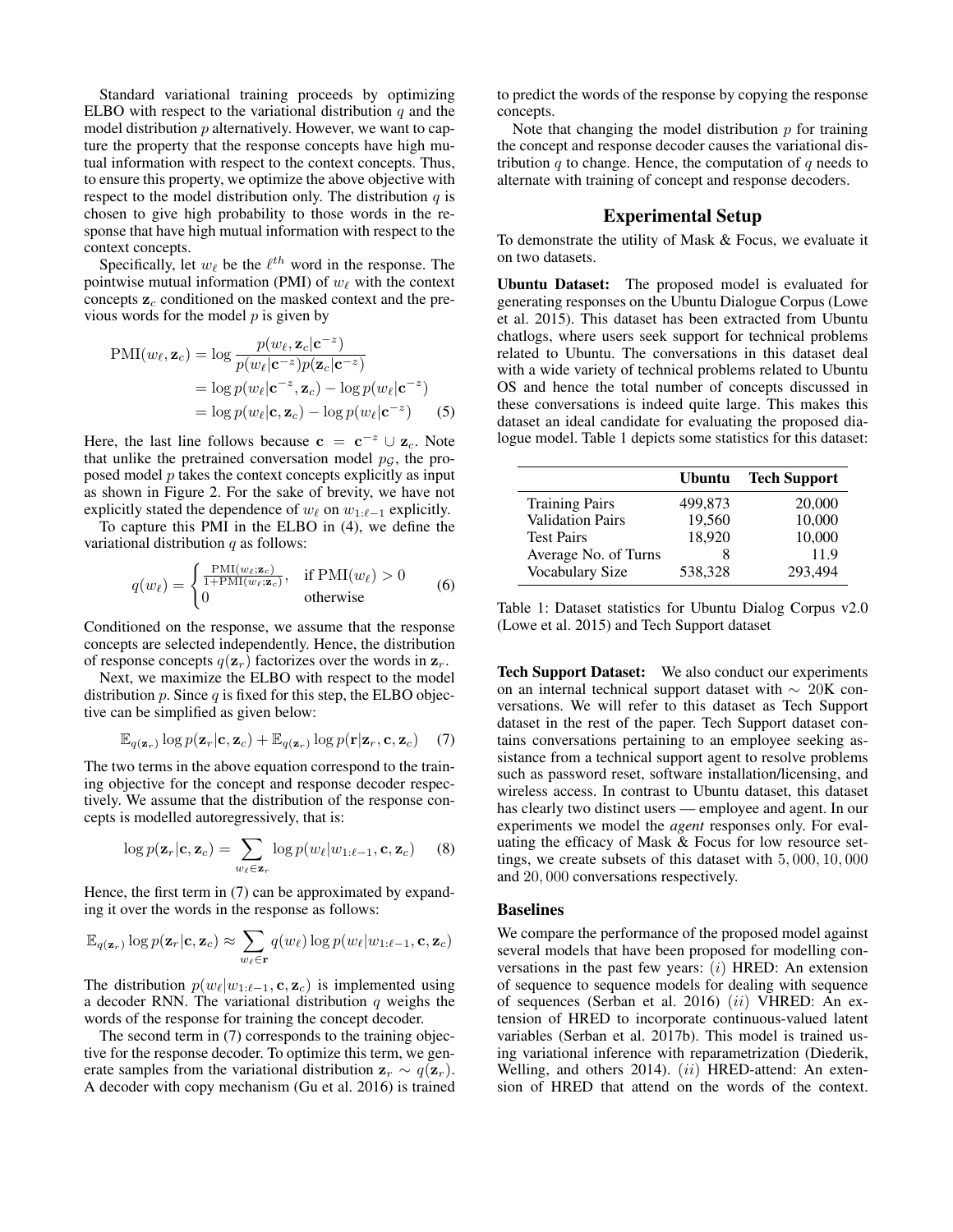|              |       | <b>Entity</b> |      |       | <b>Activity</b> |      | Tense | Cmd   |
|--------------|-------|---------------|------|-------|-----------------|------|-------|-------|
| <b>Model</b> | F1    | P             | R    | F1    | P               | R    | Acc.  | Acc.  |
| <b>VHRED</b> | 2.53  | 3.28          | 2.41 | 4.63  | 6.43            | 4.31 | 20.2  | 92.02 |
| <b>HRED</b>  | 2.22. | 2.81          | 2.16 | 4.34  | 5.93            | 4.05 | 22.2. | 92.58 |
| HRED-attend  | 2.44  | 3.13          | 2.08 | 4.86  | 6.04            | 4.65 | 29.75 | 99.89 |
| MrRNN-Noun   | 6.31  | 8.68          | 5.55 | 4.04  | 5.81            | 3.56 | 24.03 | 90.66 |
| Mask & Focus | 7.82  | 8.78          | 8.69 | 5.43  | 6.42            | 5.90 | 24.47 | 93.19 |
| MrRNN-ActEnt | 3.72  | 4.91          | 3.36 | 11.43 | 16.84           | 9.72 | 29.01 | 95.04 |

Table 2: Activity & Entity metrics for the Ubuntu corpus. HRED, VHRED, MrRNN-Noun and MrRNN-ActEnt as reported by Serban et al. (2017a). Note that MrRNN-ActEnt is supervised since the activities and entities used in the evaluation metrics were also used during training.

(iii) MrRNN-Noun: A multi-resolution conversation model where the nouns from the context and response are identified and modelled in conjunction with the actual context and response (Serban et al. 2017a). (iv) MrRNN-ActEnt: A multiresolution conversation model where the activities and entities are predefined for the conversations. MrRNN-ActEnt models the relationship between these predefined activities and entities via an RNN in conjunction with the actual context and response.

#### Implementation Details

We implemented Mask & Focus using the Pytorch library (Paszke et al. 2017). The word embeddings as well as weights of various neural networks are initialized using a standard normal distribution with mean 0 and variance 0.01. The biases are initialized with 0. We use 500-dimensional word embeddings for all our experiments.

For the Ubuntu dataset, the utterance and utterance concept encoders are single-layer bidirectional encoders, where each direction has a hidden size of 1, 000. The context encoder is a single-layer unidirectional encoder with a hidden size of 2, 000. We use a single-layer decoder with a hidden size of 2000 for decoding the response concepts. The response decoder with copy attention also has a hidden size of 2, 000. We use a fixed vocabulary size of 20, 000. The word embeddings are shared by the utterance and utterance concept encoders. Similarly, the response concept decoder as well as the response decoder also share the word embeddings. A similar model is also used for Tech Support dataset, with the exception that the dimensions of hidden layers are halved for both encoders and decoders.

We used the Adam optimizer with a learning rate of  $1.5 \times 10^{-4}$ . A batch size of 10 conversations is used for training. Note that all the responses in the conversation are trained simultaneously by treating all utterances preceding the response as the context. As discussed before, an HRED is pretrained and is used for guiding the training of context concepts. The dimensions of utterance and context encoder as well as the response decoder are exactly the same as their corresponding dimensions in the proposed model. To prevent the model from overfitting, we use early stopping with log-likelihood on validation set as evaluation criteria.

#### Results

Quantitative Evaluation: The metrics that are often used for comparing machine translation models have been shown to be uncorrelated with human judgements for conversation modelling (Liu et al. 2016). This is understandable since a single context can be associated with multiple correct responses that have little word-overlap with each other.

Hence, a new set of metrics were proposed in (Serban et al. 2017a), which compare responses based on a list of predefined entities and activities. The coarse-level representation of the predicted response is obtained in terms of activities and entities and compared with the corresponding representation of the ground truth response. These metrics were designed specifically for the Ubuntu Dialogue Corpus. A brief description of each metric is given below:

- Activity: Activity metric compares the activities present in a predicted response with the ground truth response. Activity can be thought of as a verb.
- Entity: This compares the technical entities that overlap with the ground truth response. A total of 3115 technical entities were identified using public resources such as Debian package manager APT.
- Tense: This measure compares the tense of ground truth with predicted response.
- Cmd: This metric computes accuracy by comparing commands identified in ground truth utterance with a predicted response.

We use the code provided by (Serban et al. 2017a) for computing precision, recall and F1-score for entities and activities. Table 2 compares the proposed model against several baselines based on each of the above metrics. MrRNN-ActEnt learns the activities and entities in a supervised manner, that is, the information about activities and entities is available during training. In contrast, all the other models used for comparison are trained in an unsupervised manner. As can be observed from the table, the proposed model significantly outperforms the unsupervised baselines on each metric. This suggests that Mask & Focus can predict the correct activities and entities with higher accuracy and hence, can aid in resolving the technical support problems of Ubuntu dataset.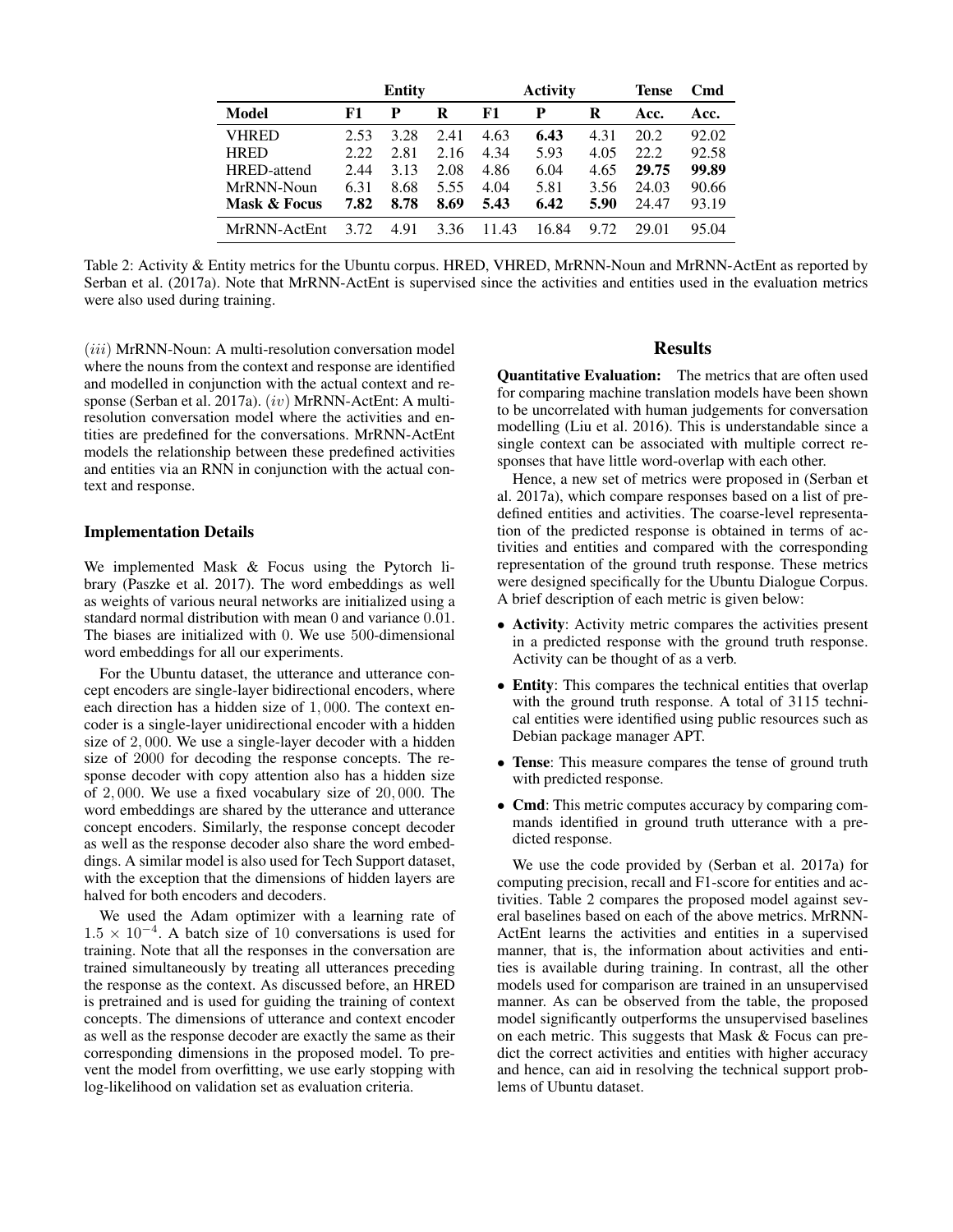trash, glxgears, DNS, fonts, ndiswrapper, clamscan, vmware, torrent, inittab, gmake, libmp3lame, sound, Beryl, cube, firewall, bogomips, ipv6, dragon, updates, smbfs, envy, raid, antivirus, suspend, madwifi, fakeraid, runlevel, workspaces, tar, mono, Define, burning, netstat, proxy, automatix, port, Nick-Serv, RAID, font, chkconfig, truecrypt, fsck, apache, realplayer, beryl, burn, initrd, evolution, dns, xampp, SD, skydome, brightness, photoshop, muine, patch, mbox, locale, logs, Firewall, mic, 64-bit, flash64, game, dd, spanish, dock, lsb release, webmin, xvid, transparency, JDK, /boot, filesharing, motd, distupgrade, netflix, vi, encrypt, /etc/environment, wubi, pcspkr, IA64, OpenOffice, serpentine, i686, mkinitrd, upgrade, theme, uname, Apache, ltsp,

Table 3: The top scoring concepts in Ubuntu that weren't manually annotated by (Serban et al. 2017a) for training MrRNN-ActEnt.



Figure 3: Comparison of Mask & Focus against HRED for Technical Support dataset.

Even more surprisingly, we were able to significantly outperform the supervised baseline MrRNN-ActEnt for the entity metrics. This indicates that the focus-based approach for learning response concepts is better than directly identifying the entities and training a supervised model to predict them. Moreover, we were able to discover several interesting concepts that were not identified manually in MrRNN-ActEnt. Some of these concepts are shown in Table 3.

Low Resource Setting: Next, we evaluate the performance of Mask & Focus on the Technical Support Dataset. As the Technical Support dataset is from a narrower domain than the Ubuntu corpus, we use this dataset to understand if Mask & Focus is able to capture these concepts even when the amount of resources available is small. In order to show this, we create subsets with randomly sampled 5,000, 10,000 and 20,000 context response pairs from the dataset and train HRED and Mask & Focus on these subsets. Unlike Ubuntu, we do not have a predefined list of activities and entities for this dataset. Hence, we use BLEU score (Papineni 2002) to comapre the performance. The results are shown in Figure 3. As can be observed from the Figure, Mask & Focus outperforms HRED considerably when the dataset size is small. However, as the dataset grows in terms of training samples the gap reduces.

Human Evaluation Liu et al. (2016) have shown that metric based evaluations of response prediction in conversations are not strongly correlated with human judgements. So, we conduct a human study to compare the quality of the responses generated by Mask & Focus and other existing approaches. Annotators were shown a conversationcontext along with the responses generated by unsupervised models (i.e) Mask & Focus, HRED, VHRED and MrRNN-Noun. The name of the algorithms were anonymized and we randomly shuffled the order as well. All annotators were asked to rate the relevance of the response on a scale of 0-4. We noticed that existing approaches often generated generic responses such as "what are you talking about" or "i see". So, we also requested the annotators to mark such generic responses. We removed these generic responses before computing the average relevance score reported in Table 4. We randomly sampled 100 context response pairs from the dataset, and collected a total of 500 relevance annotations.

| Model           | <b>Relevance</b> | <b>GR</b> Ratio |
|-----------------|------------------|-----------------|
| Gold            | 2.66             | 0.05            |
| <b>HRED</b>     | 1.25             | 0.53            |
| <b>VHRED</b>    | 1.48             | 0.39            |
| MrRNN-Noun      | 1.56             | 0.32            |
| Mask $\&$ Focus | 1.79             | 0.18            |

Table 4: Human judgements on model responses on 100 random samples from Ubuntu corpus. Relevance scores are on a scale of (0-4). GR stands for Generic Response

Table 4 shows the relevance scores of gold and various algorithms. GR Ratio indicate the ratio of responses that were generic. Mask & Focus's ability to produce topically coherent responses is reflected by the significantly low generic response ratio. The relevance scored of Mask & Focus is significantly better that the existing approaches. A low relevance score on the gold responses captures the inherent difficulty in modelling the Ubuntu Corpus.

### **Discussion**

We inspect the response concepts associated with the concepts in the context in Table 5. To obtain this table, we evaluate Mask & Focus on all conversations containing the specific context concept. The response concepts are predicted by the concept decoder. We list the most frequent response concepts in Table 5. As can be observed from the Table, the response concepts learnt by the model are indeed quite meaningful. Moreover, masked probing of generative conversation models, discovers concepts that weren't even extracted by manual inspection of Ubuntu chatlogs or by extracting terms from the package managers (the approach used in (Serban et al. 2017a)).

Responses generated by various algorithms are shown in Table 6. The contexts are highlighted with the discovered context concepts and the Mask & Focus responses are highlighted with the copied response concepts. We see that Mask & Focus is able to capture important concepts and generate a topically coherent response. For example, it was able to learn that if the context contains "download" and "tar", then the response should have "unrar".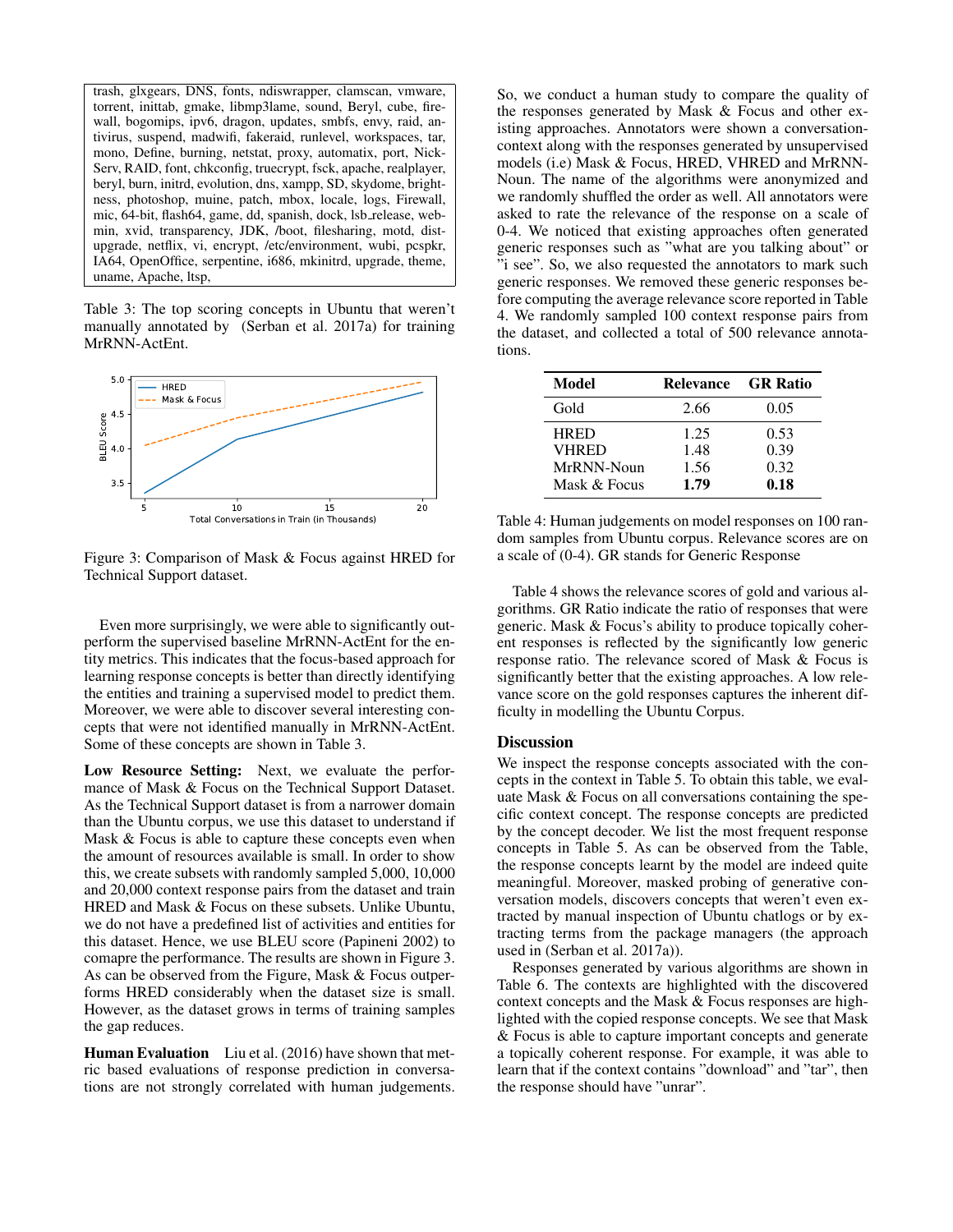| ipod        | unrar         | webcam   | skype            | eclipse           | pdf        | java                | raid       |
|-------------|---------------|----------|------------------|-------------------|------------|---------------------|------------|
| ipod        | unrar         | webcam   | skype            | eclipse           | pdf        | java                | raid       |
| gtkpod      | rar           | cheese   | mic              | ide               | evince     | sun                 | software   |
| itunes      | unrar-nonfree | cam      | deb              | jdk               | adobe      | <sub>1</sub> re     | mdadm      |
| ipods       | multiverse    | webcams  | voice            | netheans          | print      | sun-java6-plugin    | array      |
| rockbox     | unrar-free    | camera   | medibuntu        | sdk               | xpdf       | eclipse             | controller |
| /media/ipod | .rar          | camorama | call             | sun               | reader     | sun-java6-jre       | hardware   |
| amarok      | file-roller   | lsusb    | ekiga            | pycharm           | document   | plugin              | raid1      |
| banshee     | sources.list  | logitech | $libqt3c102-mt$  | jre               | pdfs       | openidk             | fakeraid   |
| rhythmbox   | non-free      | motion   | S <sub>1</sub> p | java <sub>6</sub> | acrobat    | update-alternatives | dmraid     |
| plug        | nonfree       | amsn     | uvcvideo         | 1avac             | openoffice | gcj                 | fake       |

Table 5: Context concepts (top row) and their corresponding response concepts.

| <b>Conversation-Context</b>                                                                                                                                                                                                                                                                                   | <b>Responses</b>                                                                                                                                                                                                                                                      |
|---------------------------------------------------------------------------------------------------------------------------------------------------------------------------------------------------------------------------------------------------------------------------------------------------------------|-----------------------------------------------------------------------------------------------------------------------------------------------------------------------------------------------------------------------------------------------------------------------|
| can someone tell me <b>how</b> to install the <b>downloads</b><br><b>i</b> got off the <b>internet</b> $? \rightarrow \cdots \rightarrow$ if you need help<br>otherwise you need to name the <b>package</b> type you<br>have like is it a <b>tar</b> .gz etc $\rightarrow$ its a <b>rar</b> and a <b>.exe</b> | mask & focus: you need to unrar the package manager to unrar<br>rar archives, then it doesnt work with the archive manager<br><b>hred:</b> What version of Ubuntu are you using?<br><b>vhred:</b> I think you need to install the . tar . gz.<br>mrrnn-noun: unk      |
| my <b>java</b> has been faulty lately and <b>i</b> want to <b>rein-</b><br>stall  could someone please help me remove<br>all my <b>java</b> $? \rightarrow$ and tell us which of the javas you<br>have $\rightarrow$ <b>i</b> also have some downloaded from oracle                                           | mask & focus: java -version? what does java -version tell you?<br><b>hred:</b> what is the error?<br><b>vhred:</b> and what is the output of : dpkg -1 $\vert$ grep unk<br><b>mrrnn-noun:</b> how do i uninstall oracle?                                              |
| you can use goarted to resize the win7 partition<br>to make room for a <b>ubuntu</b> partition $\rightarrow$ thanks                                                                                                                                                                                           | <b>mask &amp; focus:</b> you can <b>resize ntfs</b> partitions, but <b>gparted</b> wont let<br>you resize partitions<br><b>hred:</b> what is the error?<br><b>vhred:</b> what version of ubuntu are you running?<br>mrrnn-noun: is it possible to resize a partition? |

Table 6: Model Responses from Ubuntu Dialog Corpus. The context concepts and the response concepts are in bold. Arrow  $(\rightarrow)$  indicates end of turn.

#### Related Work

The idea of generating an abstract representation of the response before generating the response has been explored by Serban et .al. (2017b) and Zhao et. al. (2017). Pandey et al. (2018) proposed to ground the generated response in a set of retrieved responses. Liu et al. (2018) incorporated external knowledge to guide response generation in a dialog. Serben et. al. (2017a) proposed Multi resolution RNN (Mr-RNN) to augment sequence-to-sequence architecture to support multiple higher levels of abstractions of input and output sequences. However, unlike Mask & Focus, the model requires the higher level abstractions to be pre-defined and available during training.

Systematic probing of trained models using manually defined masks has been explored by Hendricks et al. (2018) and Caglayan et al. (2019) to overcome bias in captioning and multi-modal machine translation. Unlike these approaches, Mask & Focus discovers masks required for probing in an unsupervised manner. Pointwise mutual information (PMI) has proven useful in conversation modelling for addressing the problem of generic responses (Li et al. 2016). While Li et al. used mutual information for reranking the candidate responses only, we incorporate it in our training mechanism for discovering context and response concepts.

#### Conclusion

In this paper, we presented Mask & Focus, a conversation model that learns the concepts present in the context and utilizes them for predicting the response concepts and the final response. The concepts are learnt by a strategy that involves masking the concepts in the context and focusing on the masked concepts. We show that the proposed Mask & Focus model discovers interesting concepts from challenging datasets that fail to be discovered by manual annotation. Mask & Focus achieves significant improvement in performance over existing baselines for conversation modelling with respect to several metrics. Moreover, we also observe that Mask & Focus generates interesting responses specific to the input context.

## References

Caglayan, O.; Madhyastha, P. S.; Specia, L.; and Barrault, L. 2019. Probing the need for visual context in multimodal